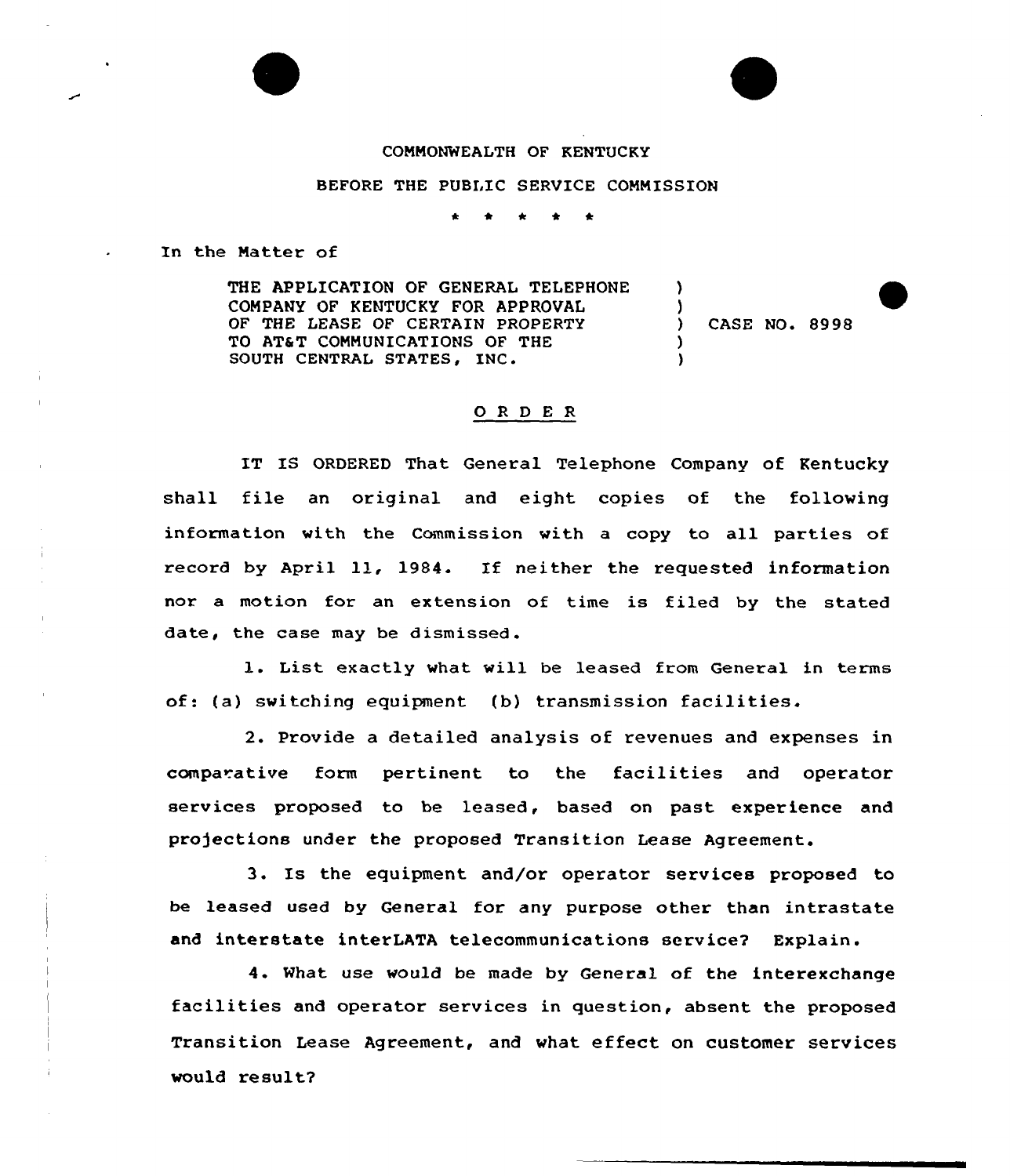5. Will General continue to provide intraLATA toll service to its customers2

6. Provide an explanation for General's wanting to lease these facilities.

7. What variables were considered by General in deciding to lease these facilities?

S. What effect will this proposed lease have on the customers of General?

9. What impact vill this lease have on GTE's Sprint operations?

10. Hov does this lease agreement compare vith the method of toll settlements currently in effect2

ll. What time span will the "Definitive Lease Agreement cover?

12. Under terms of the proposed lease, will General be financially responsible for the operation and maintenance of the interexchange facilities leased to AT&T-CIX?

13. What rate of return vill General earn on the leased facilities after deducting operation and maintenance expenses from the lease payment?

14. What rate of return is General currently earning on these faci1ities before operation and maintenance expenses? Af ter?

15. How often will the rate of return on the lease facilities be negotiated?